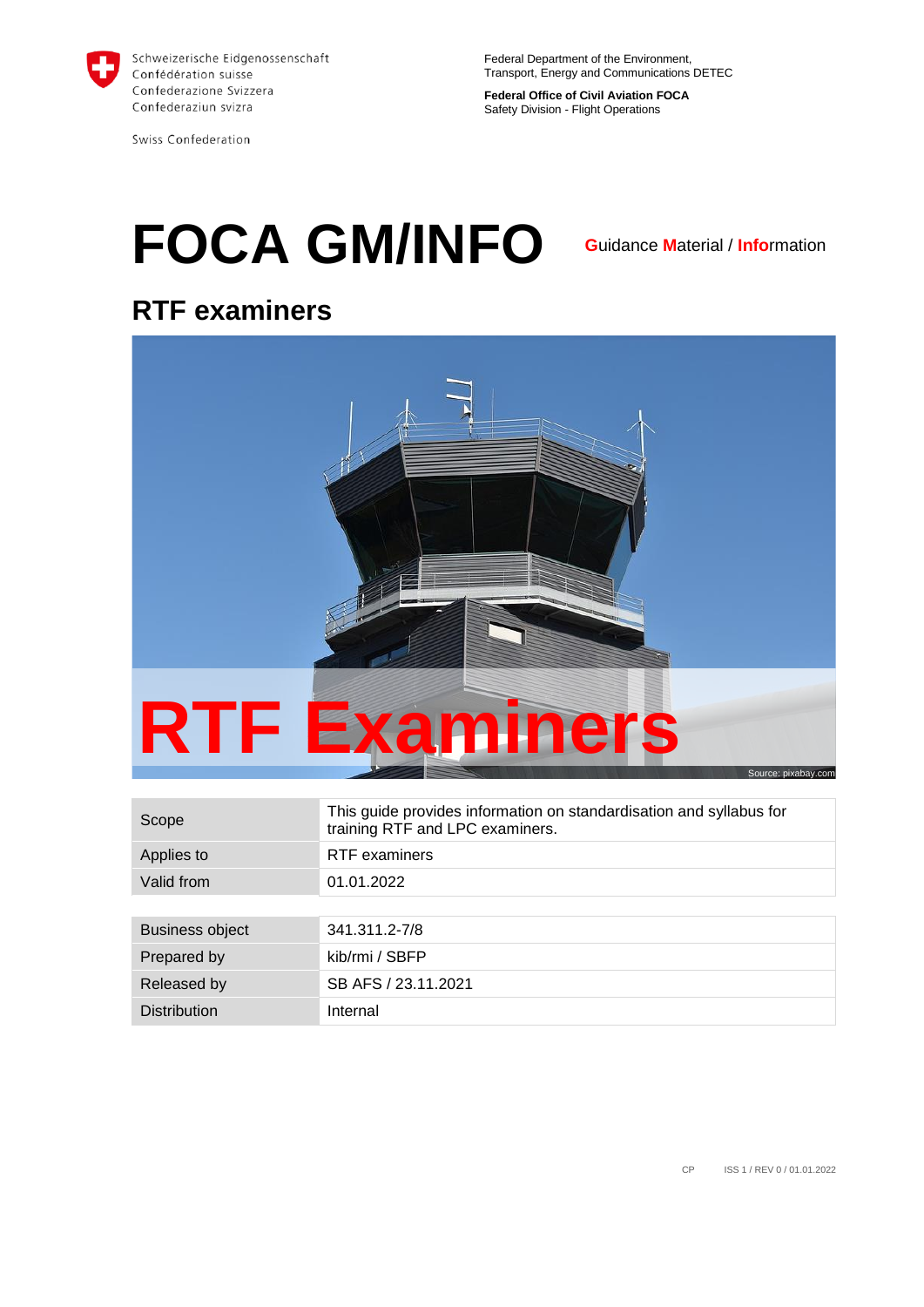#### **Log of Revision (LoR)**

| <b>Date</b> | <b>Issue</b> | <b>Revision</b> | <b>Highlight of Revision</b> |
|-------------|--------------|-----------------|------------------------------|
| 01.01.2022  |              |                 | First Issue                  |
|             |              |                 |                              |
|             |              |                 |                              |

#### **List of Effective Chapters**

| <b>CP</b> | ISS 1 / REV 0 / 01.01.2022 |
|-----------|----------------------------|
| LoA       | ISS 1 / REV 0 / 01.01.2022 |
| ToC       | ISS 1 / REV 0 / 01.01.2022 |
| Ch. 0     | ISS 1 / REV 0 / 01.01.2022 |
| Ch. 0.1   | ISS 1 / REV 0 / 01.01.2022 |
| Ch. 0.2   | ISS 1 / REV 0 / 01.01.2022 |
| Ch. 0.3   | ISS 1 / REV 0 / 01.01.2022 |
| Ch. 1     | ISS 1 / REV 0 / 01.01.2022 |
| Ch. 2     | ISS 1 / REV 0 / 01.01.2022 |
| Ch. 2.1   | ISS 1 / REV 0 / 01.01.2022 |
| Ch. 2.2   | ISS 1 / REV 0 / 01.01.2022 |
| Ch. 2.2.1 | ISS 1 / REV 0 / 01.01.2022 |
| Ch. 2.2.2 | ISS 1 / REV 0 / 01.01.2022 |
| Ch. 2.2.3 | ISS 1 / REV 0 / 01.01.2022 |
| Ch. 2.3   | ISS 1 / REV 0 / 01.01.2022 |
| Ch. 2.3.1 | ISS 1 / REV 0 / 01.01.2022 |
| Ch. 2.3.2 | ISS 1 / REV 0 / 01.01.2022 |
| Ch. 2.3.3 | ISS 1 / REV 0 / 01.01.2022 |
| Ch. 2.4   | ISS 1 / REV 0 / 01.01.2022 |
| Ch. 3.0   | ISS 1 / REV 0 / 01.01.2022 |
| Ch. 3.1   | ISS 1 / REV 0 / 01.01.2022 |
| Ch. 3.1.1 | ISS 1 / REV 0 / 01.01.2022 |
| Ch. 3.1.2 | ISS 1 / REV 0 / 01.01.2022 |
| Ch. 3.1.3 | ISS 1 / REV 0 / 01.01.2022 |
| Ch. 3.1   | ISS 1 / REV 0 / 01.01.2022 |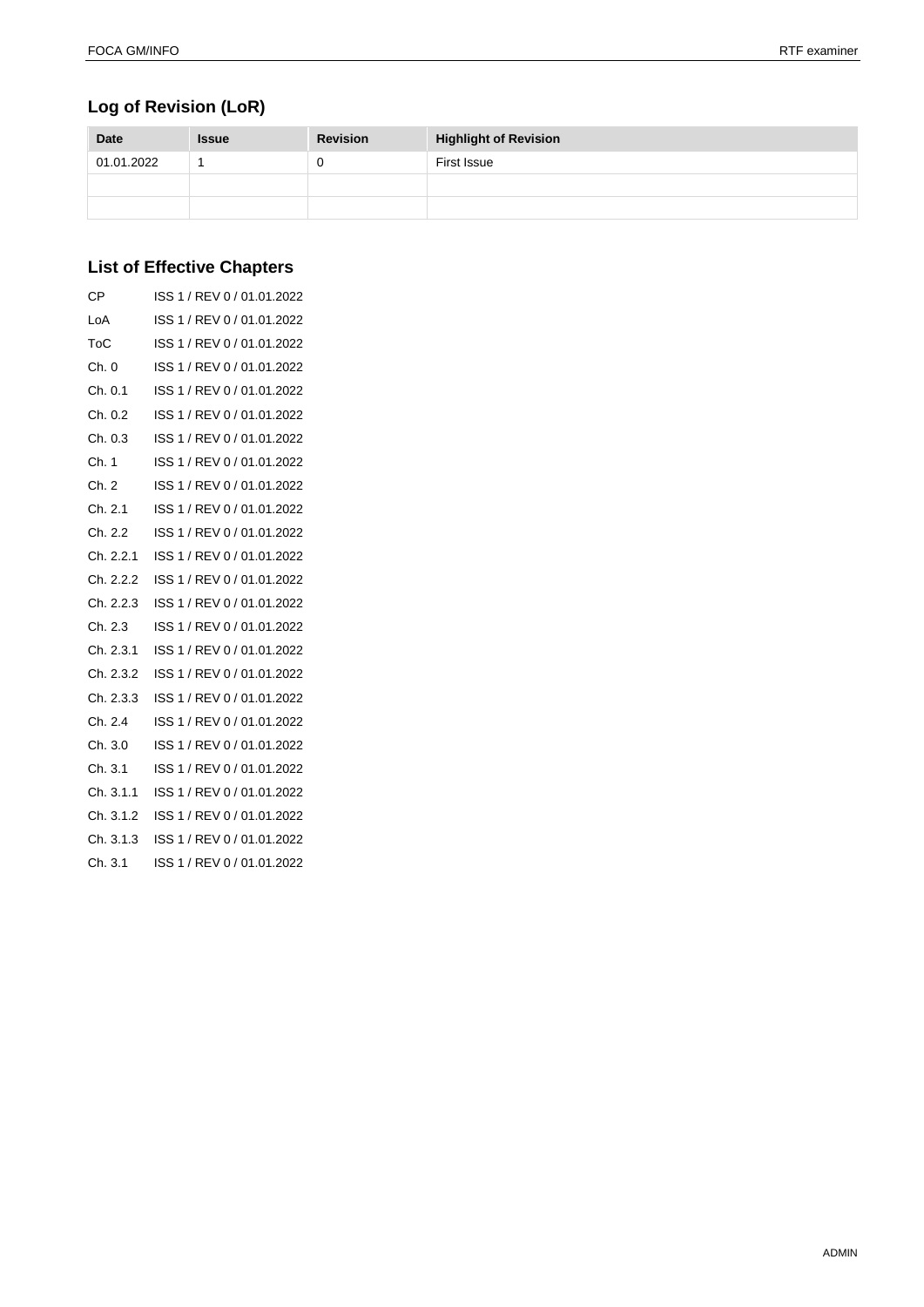## List of Abbreviations

<span id="page-2-0"></span>

The following abbreviations are within this GM/INFO:

| <b>Abbreviation</b> | <b>Definition</b>                                                                                            | <b>Abbreviation</b> | <b>Definition</b> |
|---------------------|--------------------------------------------------------------------------------------------------------------|---------------------|-------------------|
| <b>AMC</b>          | Acceptable Means of Compliance                                                                               |                     |                   |
| <b>ARA</b>          | <b>Authority Requirements for Aircrew</b>                                                                    |                     |                   |
| <b>BFCL</b>         | <b>Balloon Flight Crew Licensing</b>                                                                         |                     |                   |
| <b>DETEC</b>        | Federal Department of the<br>Environment, Transport, Energy and<br>Communications                            |                     |                   |
| EASA                | <b>European Aviation Safety Agency</b>                                                                       |                     |                   |
| ED                  | European Directive                                                                                           |                     |                   |
| FCL                 | <b>Flight Crew Licensing</b>                                                                                 |                     |                   |
| EU                  | European Union                                                                                               |                     |                   |
| <b>FOCA</b>         | <b>Federal Office of Civil Aviation</b>                                                                      |                     |                   |
| GebV                | Fee ordinance                                                                                                |                     |                   |
| <b>GM/INFO</b>      | <b>Guidance Material / Information</b>                                                                       |                     |                   |
| <b>GSPRM</b>        | Jeppesen General Student Pilot<br>Route Manual                                                               |                     |                   |
| <b>IFR</b>          | Instrument Flight Rules                                                                                      |                     |                   |
| LAPL                | <b>Light Aircraft Pilot Licence</b>                                                                          |                     |                   |
| <b>LPC</b>          | Language Proficiency Check                                                                                   |                     |                   |
| PPL(A)              | Private Pilot Licence Aeroplane                                                                              |                     |                   |
| PPL(H)              | Private Pilot Licence Helicopter                                                                             |                     |                   |
| <b>RFP</b>          | <b>DETEC Regulations on Flight Crew</b><br>Licences                                                          |                     |                   |
| RTF                 | Radiotelephony                                                                                               |                     |                   |
| <b>SBFP</b>         | <b>Flight Personnel Section</b>                                                                              |                     |                   |
| <b>SFCL</b>         | Sailplane Flight Crew Licensing                                                                              |                     |                   |
| <b>VFR</b>          | <b>Visual Flight Rules</b>                                                                                   |                     |                   |
| VABFP               | Verordnung des UVEK über die nicht<br>europaweit geregelten Ausweise und<br>Berechtigungen des Flugpersonals |                     |                   |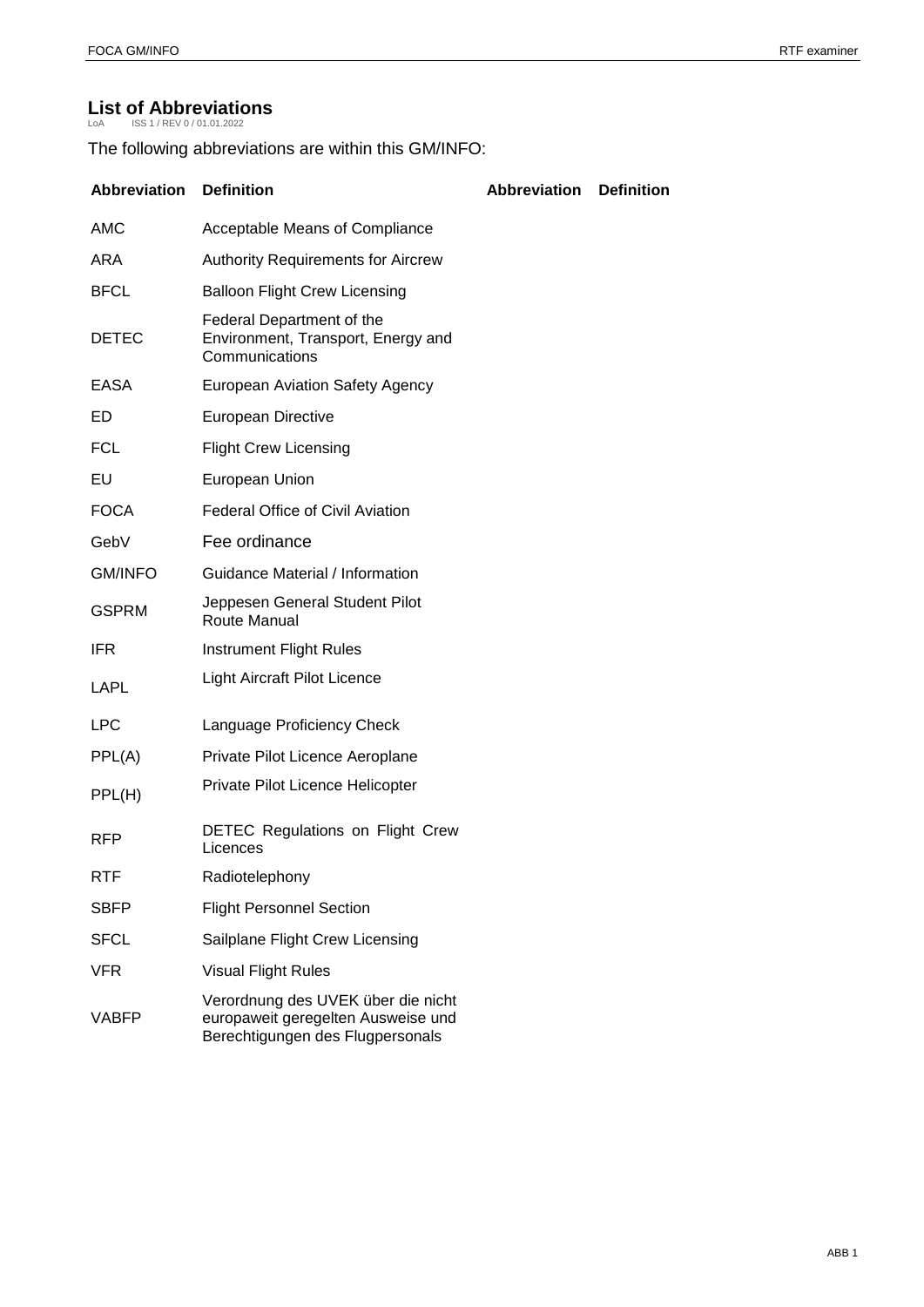## Table of Contents (ToC)

<span id="page-3-0"></span>

| $\bf{0}$       |     |  |
|----------------|-----|--|
|                | 0.1 |  |
|                | 0.2 |  |
|                | 0.3 |  |
| 1              |     |  |
| $\overline{2}$ |     |  |
|                | 2.1 |  |
|                | 2.2 |  |
|                |     |  |
|                |     |  |
|                |     |  |
|                | 2.3 |  |
|                |     |  |
|                |     |  |
|                |     |  |
|                | 2.4 |  |
| 3              |     |  |
|                | 3.1 |  |
|                |     |  |
|                |     |  |
|                |     |  |
|                | 3.2 |  |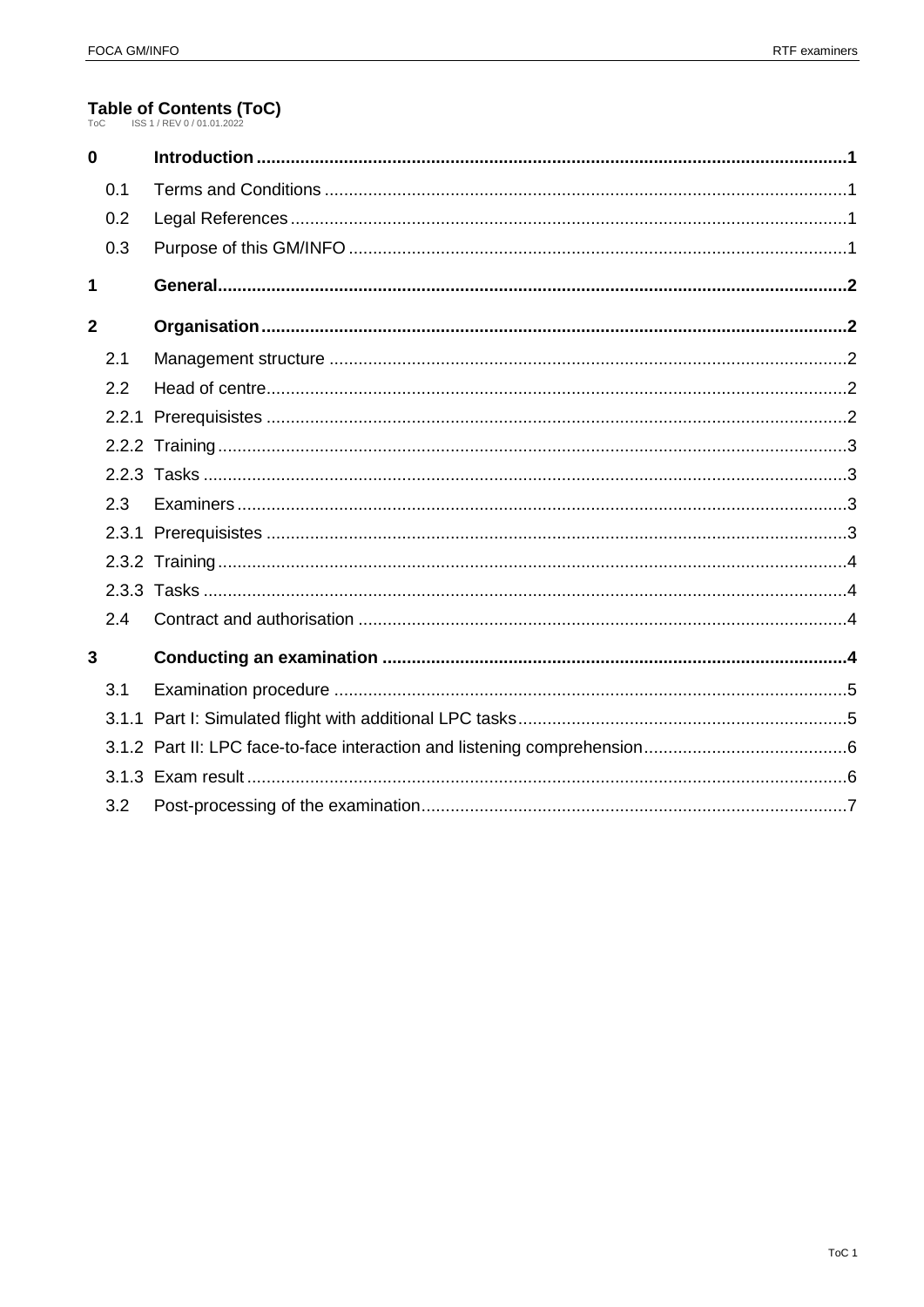## <span id="page-4-4"></span>**0 Introduction**

<span id="page-4-0"></span>ISS 1 / REV 0 / 01.01.2022

The Federal Office of Civil Aviation (FOCA) is responsible for conducting radtiotelephony and language proficiency examinations. For this task, FOCA relies on external examiners. The present GM/INFO is intended to provide RTF examiners with an overview of administrative and organisational matters relevant to conducting examinations and to assist in standardising the training of new examiners.

#### <span id="page-4-5"></span><span id="page-4-1"></span>**0.1 Terms and Conditions** Ch. 0.1 ISS 1 / REV 0 / 01.01.2022

The most frequent **abbreviations** used by the **EASA** are listed here: [easa.europa.eu/abbreviations.](http://www.easa.europa.eu/abbreviations)

When used in the GM/INFO, the following terms shall have the meaning as defined below:

| Term                | <b>Meaning</b>                                                                                        | Reference                                                                                    |
|---------------------|-------------------------------------------------------------------------------------------------------|----------------------------------------------------------------------------------------------|
| shall, must, will   | These terms express an obligation, a positive command.                                                | <b>EC English Style Guide</b>                                                                |
| may                 | This term expresses a positive permission.                                                            | <b>EC English Style Guide</b>                                                                |
| shall not, will not | These terms express an obligation, a negative command.                                                | <b>EC English Style Guide</b>                                                                |
| may not, must not   | These terms express a prohibition.                                                                    | <b>EC English Style Guide</b>                                                                |
| need not            | This term expresses a negative permission.                                                            | <b>EC English Style Guide</b>                                                                |
| should              | This term expresses an obligation when an acceptable<br>means of compliance should be applied.        | <b>EASA Acceptable Means of</b><br>Compliance publications<br>FOCA policies and requirements |
| could               | This term expresses a possibility.                                                                    | http://oxforddictionaries.com/<br>definition/english/could                                   |
| ideally             | This term expresses a best possible means of<br>compliance and/or best experienced industry practice. | FOCA recommendation                                                                          |

#### <span id="page-4-6"></span>**0.2 Legal References**

<span id="page-4-2"></span>Ch. 0.2 ISS 1 / REV 0 / 01.01.2022

- Verordnung über die Nutzung des Funkfrequenzspektrums (VNF; SR 784.102.1) (Art.42 und Art.43)
- Annex I (Part-FCL) Commision Regulation (EU) No 1178/2011
- Verordnung des UVEK über die europaweit geregelten Ausweise und Berechtigungen für Flugpersonal (VEAF; SR 748.222.0)

### <span id="page-4-7"></span>**0.3 Purpose of this GM/INFO**

<span id="page-4-3"></span>Ch. 0.3 ISS 1 / REV 0 / 01.01.2022

This document provides guidance on the organisation, tasks and responsibilities of examiners conducting RTF and LPC examinations on behalf of FOCA. It describes the procedures related to obtaining and revalidate an examiner authorisation issued by the competent Swiss authority.

The aim of this document is to support:

- a lean but efficient examiner system
- a qualified examiner corps
- a collegial and trustworthy relationship between FOCA and the examiners
- the examiner
- the harmonisation of examiner training and procedures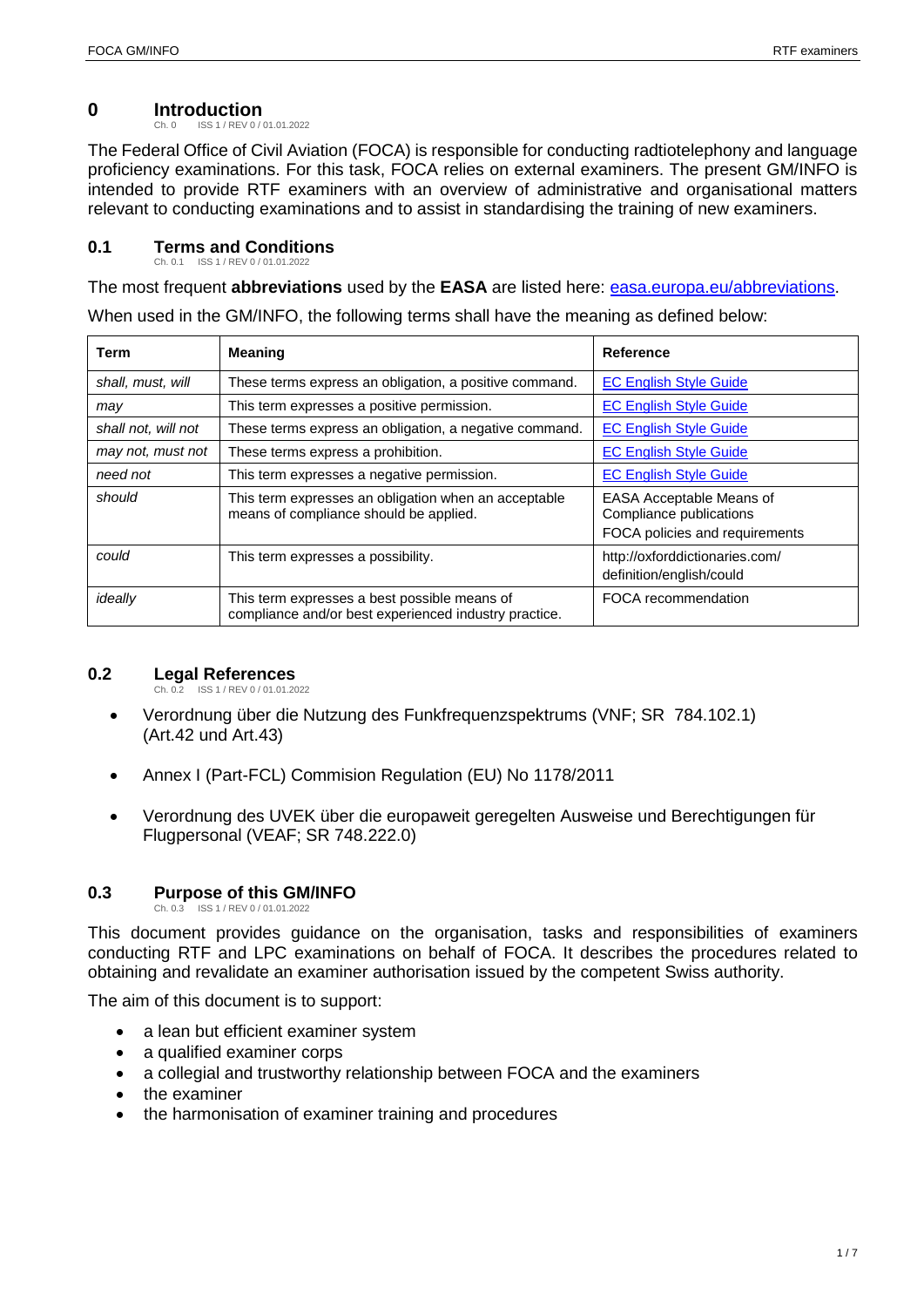## <span id="page-5-5"></span>**1 General**

<span id="page-5-0"></span>ISS 1 / REV 0 / 01.01.2022

All persons certified by FOCA as RTF examiners shall adhere, in their related duties and activities, to the applicable documents and guidance material, such as EASA Part-FCL, FOCA GM/INFO «RTF/LPC exam», GM/INFO «Handbook for English language assessors» official FOCA forms and any other documentation required to carry out their tasks.

## <span id="page-5-6"></span>**2 Organisation**<br>Ch. 2 **ISS 1/REV 0/01**

<span id="page-5-1"></span>ISS 1 / REV 0 / 01.01.2022

FOCA is responsible for the operational management of the four regional RTF centres. FOCA appoints the examiners and heads of centres and supervises their activities within the framework of the RTF examinations.

#### <span id="page-5-7"></span>**2.1 Management structure**

<span id="page-5-2"></span>Ch. 2.1 ISS 1 / REV 0 / 01.01.2022



#### <span id="page-5-8"></span>**2.2 Head of centre**

<span id="page-5-3"></span>Ch. 2.2 ISS 1 / REV 0 / 01.01.2022

A head of centre shall be assigned by FOCA.

#### <span id="page-5-9"></span><span id="page-5-4"></span>**2.2.1 Prerequisistes**

Ch. 2.2.1 ISS 1 / REV 0 / 01.01.2022

A head of centre:

- shall have a minimum of 2 years of experience as an examiner in an RTF centre
- must have or have had an ATCO licence
- must hold an language assessor authorisation in English and/or a Swiss national language
- is ideally the holder of a pilot's licence
- must be respected within the aviation community
- shall cooperate closely with the SBFP inspectors based on mutual trust and respect
- should not examine persons whom they have trained
- must have the time available to fulfil the tasks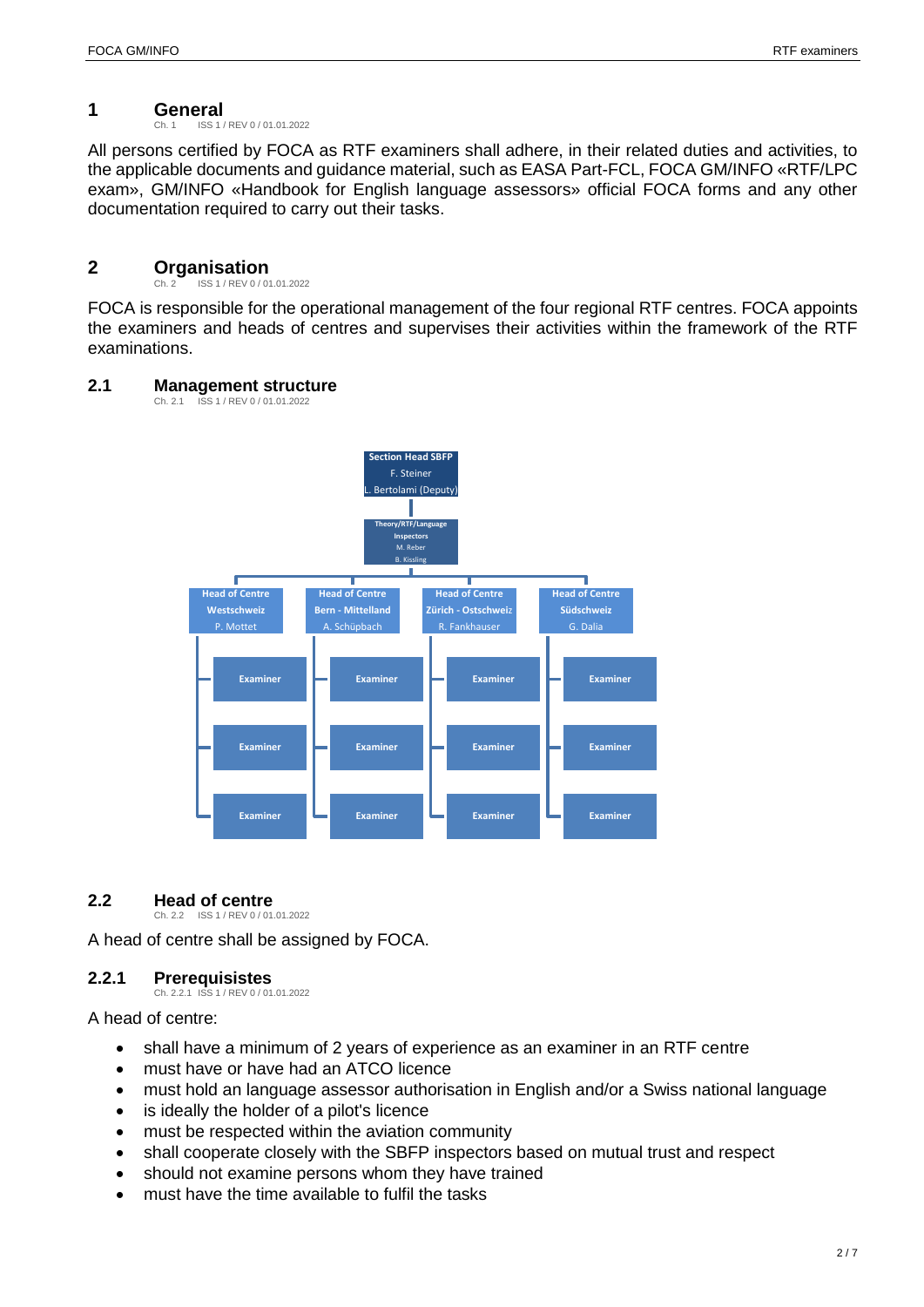• shall be loyal to the task and to FOCA

#### <span id="page-6-4"></span>**2.2.2 Training** Ch. 2.2.2 ISS 1 / REV 0 / 01.01.2022

<span id="page-6-0"></span>After nomination, the head of centre shall attend a course by the SBFP inspector. The course includes the following topics. In addition, the former head of centre should conduct a handover.

| 1            | • Welcome<br>• Introduction to the inspector team<br>Introduction to FOCA and the SBFP<br>$\bullet$    |
|--------------|--------------------------------------------------------------------------------------------------------|
| $\mathbf{2}$ | • Duties and tasks of a head of centre                                                                 |
| 3            | • GM/INFO RTF/LPC exam<br>• GM/INFO RTF examiners<br>• GM/INFO Handbook for English language assessors |
| 4            | • Legal matters                                                                                        |
| 5            | • Hints & tips, discussion of experiences                                                              |
| 6            | • Administration and forms                                                                             |

#### <span id="page-6-5"></span><span id="page-6-1"></span>**2.2.3 Tasks**

Ch. 2.2.3 ISS 1 / REV 0 / 01.01.2022

- Setting the examination dates
- Reserving the venues
- Organising the co-examiners
- Planning and inviting the candidates
- Conducting the examination
- Post-processing the examination
- Delivering documents to FOCA after the examination
- Heads are responsible for their examiner teams. If required, the head of centre can propose a new RTF examiner. The candidate must send an application dossier (letter of motivation and CV) to FOCA.

#### <span id="page-6-6"></span>**2.3 Examiners**

<span id="page-6-2"></span>Ch. 2.3 ISS 1 / REV 0 / 01.01.2022

#### <span id="page-6-7"></span><span id="page-6-3"></span>**2.3.1 Prerequisistes**

Ch. 2.3.1 ISS 1 / REV 0 / 01.01.2022

#### An examiner:

- shall be recommended by the head of centre or FOCA
- must have or have had an ATCO licence (FOCA may approve exceptions)
- must hold an language assessor authorisation in English and/or a Swiss national language
- is ideally the holder of a pilot's licence
- must be respected within the aviation community
- shall cooperate closely with the SBFP inspectors based on mutual trust and respect
- should not examine persons whom they have trained
- must have the time available to fulfil the tasks
- shall be loyal to the task and to FOCA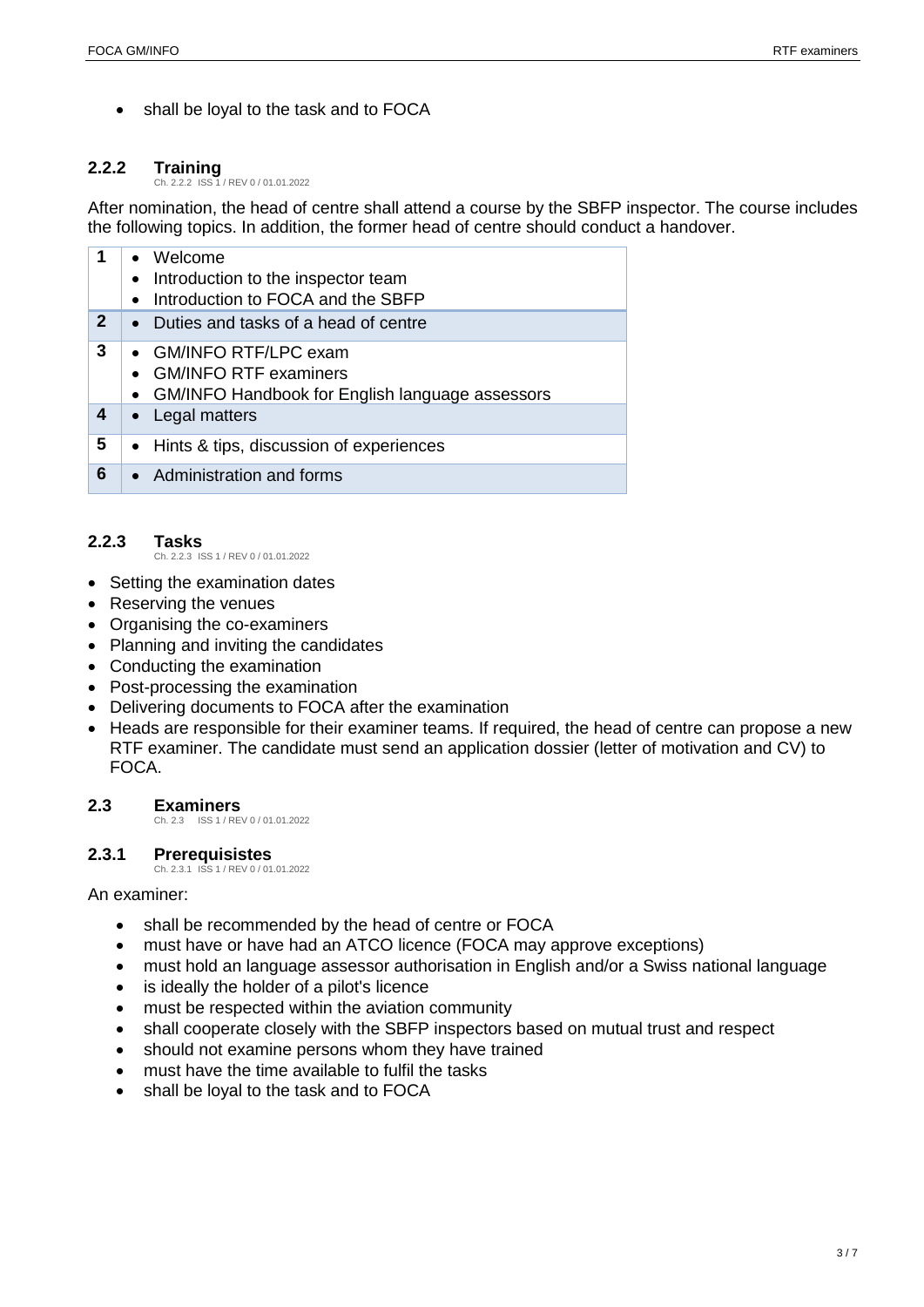#### <span id="page-7-4"></span>**2.3.2 Training** Ch. 2.3.2 ISS 1 / REV 0 / 01.01.2022

<span id="page-7-0"></span>The training of a new examiner takes place under the supervision of the head of centre. The examiner shall take a theory course given by the head of centre. The course includes the following topics.

| 1            | • Welcome<br>Introduction to the centre (e.g. team, infrastructure)<br>$\bullet$<br>Introduction to FOCA and the SBFP<br>$\bullet$                                                                                                |
|--------------|-----------------------------------------------------------------------------------------------------------------------------------------------------------------------------------------------------------------------------------|
| $\mathbf{2}$ | • Duties and tasks of an examiner<br>Exam procedure (e.g. runs, workflow, teamwork, RTF/LPC)<br>$\bullet$<br>Relationship between examiner and candidate (e.g.<br>$\bullet$<br>atmosphere, stress)<br>• How to perform a briefing |
| 3            | • GM/INFO RTF/LPC exam<br>• GM/INFO RTF examiners<br>• GM/INFO Handbook for English language assessors                                                                                                                            |
| 4            | Legal matters<br>Confidentiality and discretion<br>Contract<br>$\bullet$                                                                                                                                                          |
| 5            | Hints & tips, discussion of experiences<br>$\bullet$                                                                                                                                                                              |
| 6            | • Administration<br>Forms and documentation                                                                                                                                                                                       |

Following the theory part of the standardisation course, the candidate examiner shall practise conducting an RTF examination session under the supervision of the head of centre. After the candidate examiner successfully completes the theory course and practical instruction, the head of centre must inform the SBFP inspectors.

#### <span id="page-7-5"></span><span id="page-7-1"></span>**2.3.3 Tasks**

Ch. 2.3.3 ISS 1 / REV 0 / 01.01.2022

- Conducting the examination
- Post-processing the examination
- <span id="page-7-6"></span>Delivering documents to FOCA after the examination

#### **2.4 Contract and authorisation**

<span id="page-7-2"></span>Ch. 2.4 ISS 1 / REV 0 / 01.01.2022

After successfully completing their training, the examiner receives the following documents:

- **Contract**
- Authorisation

The RTF examiner authorisation is valid indefinitely.

### <span id="page-7-7"></span>**3 Conducting an examination**

<span id="page-7-3"></span> $Ch. 3.0$   $ISS 1 / PEV$ 

The examiners shall conduct combined radiotelephony and language proficiency examinations or radiotelephony examinations only in accordance with EASA Part FCL, the national regulations and the GM INFO «RTF/LPC exam». The examination is conducted by two examiners and is recorded. The examiners shall ensure the orderly conduct of the examination; in particular, they shall ensure the standardisation of the requirements set and inform FOCA of any irregularities they detect during the examination. If a candidate indicates that they are unable to take the examination, the examination should not be continued.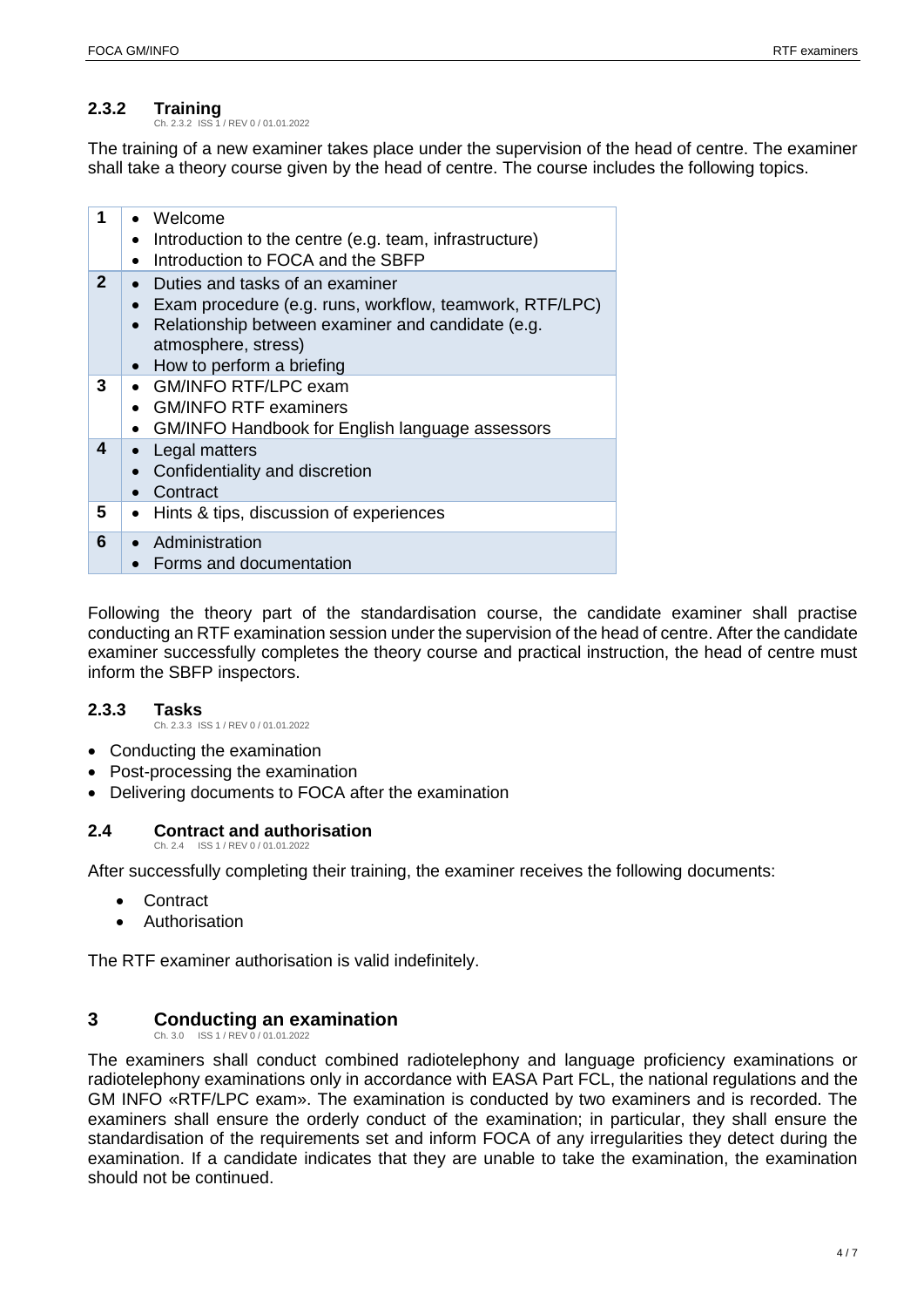#### <span id="page-8-2"></span><span id="page-8-0"></span>**3.1 Examination procedure**

Ch. 3.1 ISS 1 / REV 0 / 01.01.2022

#### <span id="page-8-3"></span><span id="page-8-1"></span>**3.1.1 Part I: Simulated flight with additional LPC tasks** Ch. 3.1.1 ISS 1 / REV 0 / 01.01.202

First of all the candidates receive the information concerning the simulated flight (run) from the examiners, depending on the licence level. After clarification of the task, the candidates are given time by the examiners to prepare. The examiners select 3 additional LPC tasks in the case of a combined RTF/LPC exam. This part of the examination takes about one hour for four candidates.

The recording device is switched on and the examiners inform the candidates about the procedure for the examination. All examiners keep their own handwritten notes.

#### **VFR radiotelefony in English or Swiss national languages**

The VFR radiotelephony exam can be taken in English, German, French or Italian. The examination may include the following items:

- Flight in a control zone (start-up permission, taxi-ing, take-off, landing)
- Confirmation of ATIS information
- Information about other traffic, work and obstacles on the airfield
- Position reports
- Operational problems
- Special VFR flight (SVFR), VFR flight at night (NVFR)
- $\bullet$  QDM
- Go around
- Procedures in the event of radio failure (blind transmission)
- Contact with INFORMATION (flight in airspaces Echo and Golf)
- Flight in airspaces where air traffic control must be used, such as crossing control areas, airways, entry into Delta and Charlie airspaces
- Radar procedures and phrases
- Weather reports (METAR, SIGMET, simple runway condition reports)
- Take-off and landing at aerodromes with or without aerodrome flight information service (AFIS)
- Distress and urgency messages

The interpretation of aeronautical publications concerning the RTF will be included in the examination. For the examination, candidates must use their own VFR manual (hardcopy or electronicly) and the ICAO Aeronautical Chart of Switzerland.

#### **IFR radiotelefony in English**

The IFR radiotelephony examination can be taken in English. The examination may include the following items:

- Callsign formation for aircraft
- ATIS information
- Confirmation of clearances, instructions and information
- Frequency change
- First call on a new frequency
- Start clearance, taxi clearance, take-off clearance
- ATC route clearance
- Position report
- Altitude change
- Initial approach fix clearance
- Holding pattern and procedure curve
- Approach procedures
- Approach clearances
- Mandatory messages on approach
- Standard reporting procedures for position reports and altitude changes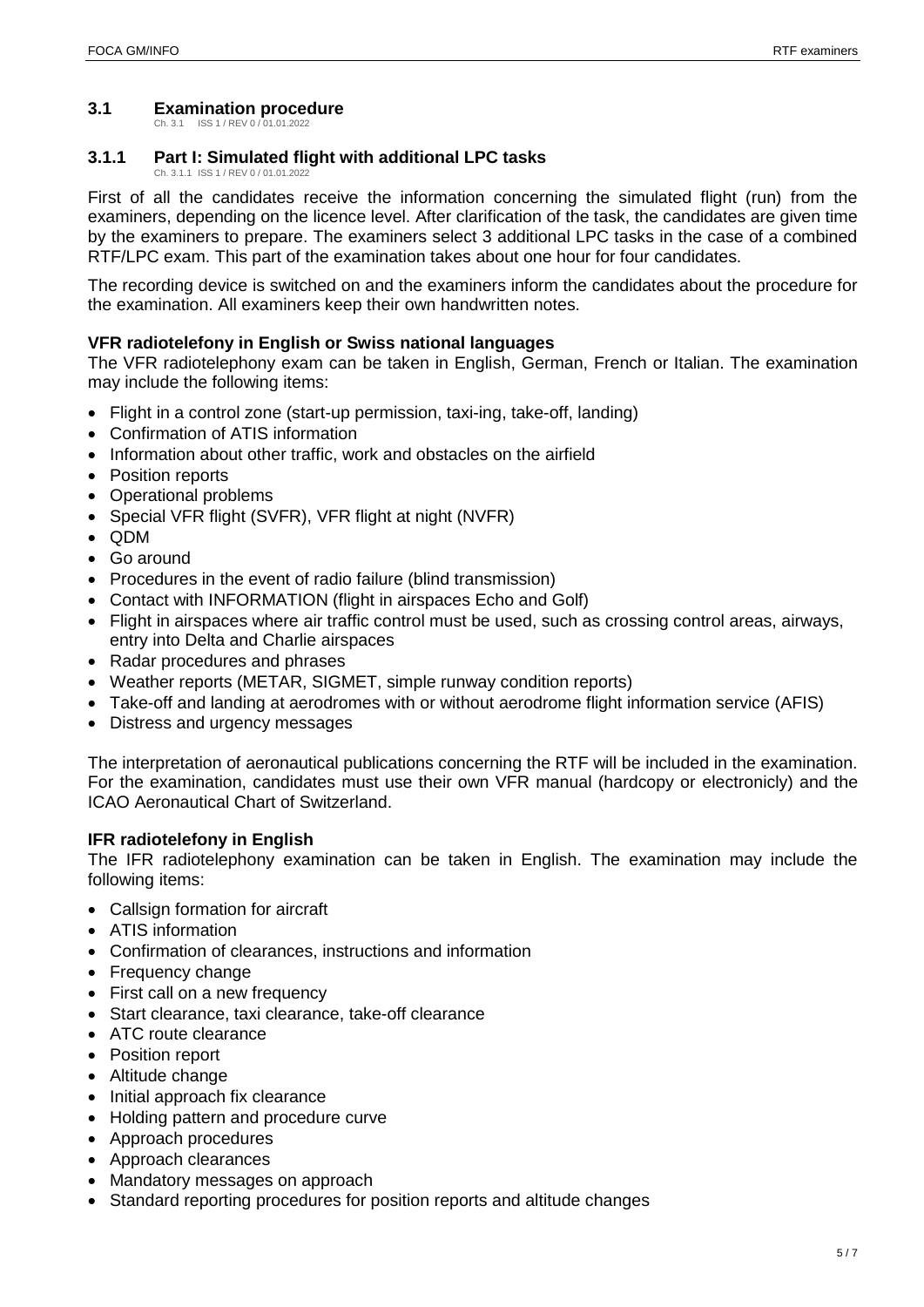- Reporting procedures for VFR-IFR and IFR-VFR changes
- Important weather information
- Multiple call-up
- SSR procedures
- Communication failure procedures, communication procedures, flight procedures
- Distress and urgency message

The interpretation of aeronautical publications concerning the RTF will be included in the examination. The examination is based on the Jeppesen General Student Pilot Route Manual (GSPRM). The documents required for the examination flight will be provided to the candidates.

#### **Additional LPC tasks (voice-only interaction) and listening comprehension**

The examiners set the tasks in such a way that a realistic interaction is achieved. If necessary, they may also deviate from the task. This may be necessary if a candidate does not complete a task, misinterprets the task or is not sure what to do. No actual control by the examiners is required, but they must be alert to incorrect feedback from the candidate and correct it.

- If a candidate omits an entire task during the examination, an examiner should refer the candidate to the omitted task by saying: "[call signs] refer to task number  $[X]$ " (x = the omitted task).
- If a candidate shows during the examination that they are unable to continue or remains silent for more than one minute, an examiner should first intervene and ask:
- "[call sign] do you need help?" • If the candidate is not sure or signals that they have forgotten which task they are working on, an examiner should refer the candidate to the task by saying: "[call signs] refer to task  $[X]$ " (X = the task to be done).
- If the candidate is still unable to answer, the examiner should intervene and ask: "Do you need help?" and answer accordingly, but not complete the task on behalf of the candidate.

#### <span id="page-9-2"></span>**3.1.2 Part II: LPC face-to-face interaction and listening comprehension** Ch. 3.1.2 ISS 1 / REV 0 / 01.01.2022

<span id="page-9-0"></span>In this part of the examination, the candidate interacts with an examiner in the role of an interlocutor. The candidate is given a photo and has 20 seconds to look at it before being asked to describe it fully. They are allowed to keep the material while talking about it and should describe the content and any related issues as fully as possible and not simply give a list of objects in the photo. The examiner may ask the candidate to give more descriptive information if only short answers are given.

After making sure that the candidate has given sufficient information on the prompt materials, the examiner asks the candidate questions associated with the picture. Once these questions have been answered, the examiner should take the picture back from the candidate. The examiner then asks the candidate a series of questions from the database that relate to the candidate's role in aviation. The examiner should vary the subject area for all questions and also avoid repeating questions related to the photograph. During Part I and II, listening comprehension is also assessed.

Examiners should refer to Chapter 3 of the GM INFO «Handbook for English language assessors» for the full spoken language assessment procedure.

#### <span id="page-9-3"></span>**3.1.3 Exam result**  Ch. 3.1.3 ISS 1 / REV 0 / 01.01.2022

<span id="page-9-1"></span>After the examination the examiners inform the candidates of the result and give the result sheet to them. The result is either «passed», «partially passed» or «failed». It is possible to pass radiotelephony alone, but not the language examination. If only radiotelephony is passed, a "partially passed" is given.